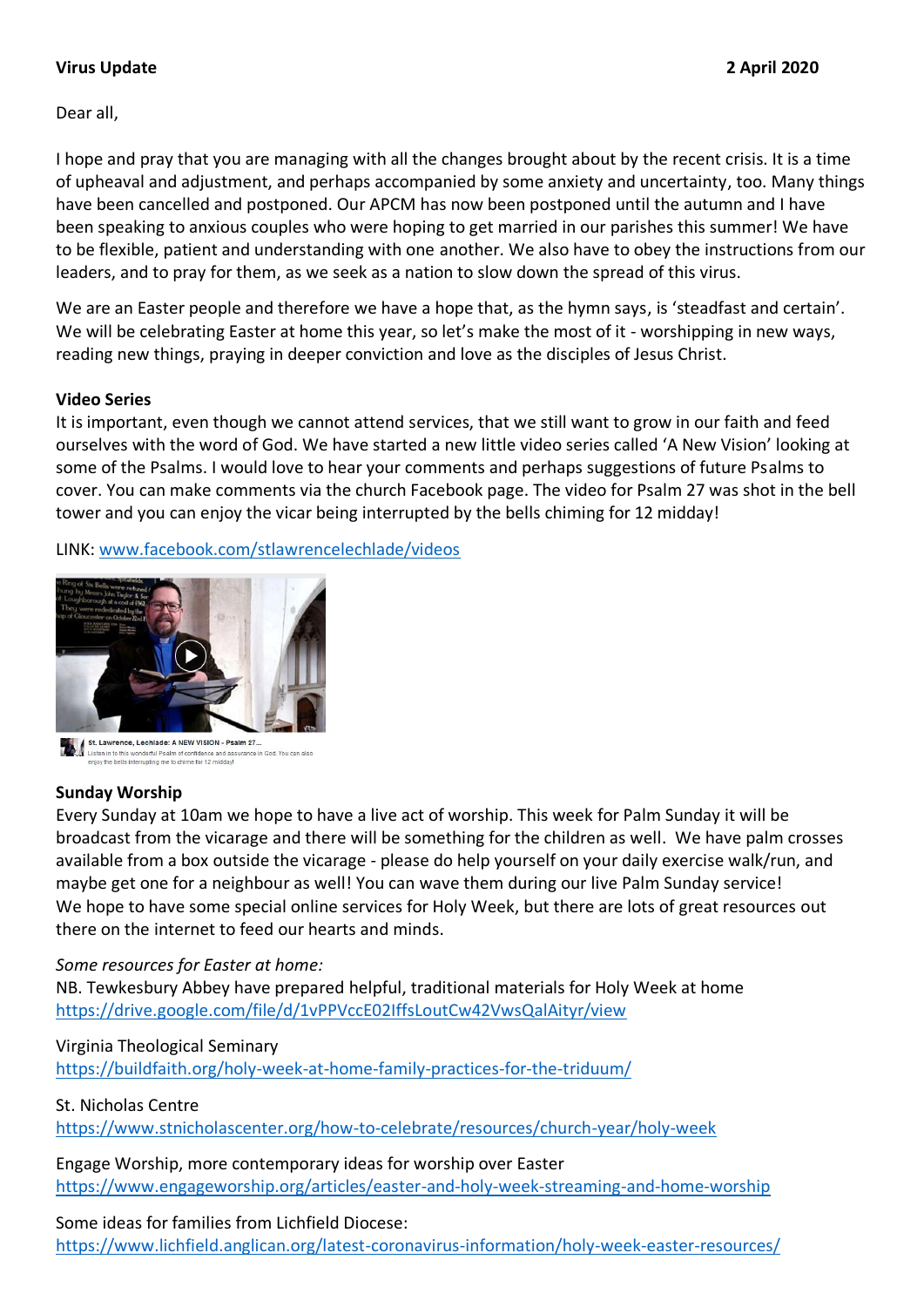I know some of you have had technical problems viewing our live services. Please do persevere! Do get back to me if you still cannot get connected. Live services are also recorded for you to watch later.

You can find the latest Order of Service on our church website: LINK:<https://www.stlawrencelechlade.org.uk/coronavirus-church/>



# **Foodbank**

I am pleased to say that we now have new arrangements for donations to our local Food Bank. You can leave items in the box in Lynwood's café in the Market Place in Lechlade, 8am - 2pm. It will be emptied regularly and taken to the Food Bank warehouse for distribution. Items especially requested:

-long life fruit juice and milk -tinned fruit/ veg/ tomatoes/ potatoes

-instant coffee -biscuits -biscuits -colletries

-sugar contract the summary of the set of the set of the set of the set of the set of the set of the set of the set of the set of the set of the set of the set of the set of the set of the set of the set of the set of the



# **Caring for one another**

Thank you for all you are doing to share the love of God and to care for others in our local community. Thank you for the phone calls and emails of concern. Thank you for collecting prescriptions and getting groceries for the house-bound.

If you hear of local hardship, please remember that there are local charities out there (Clementson Fund for all three parishes and Lechlade Parochial Charities) with funds to help take the strain - do contact me and see if we can help.

Please do remember the local Lechlade helpline for those need help and for those who can offer help. It is **01367 248213** – please do it pass round. It is backed by lots of local volunteer groups.

I am sorry to say that Molly Kent recently passed away on 29<sup>th</sup> March. There will be a private committal and a later thanksgiving service when the present restrictions have been lifted. Please pray for her daughter Linda and other members of the family at this difficult time.